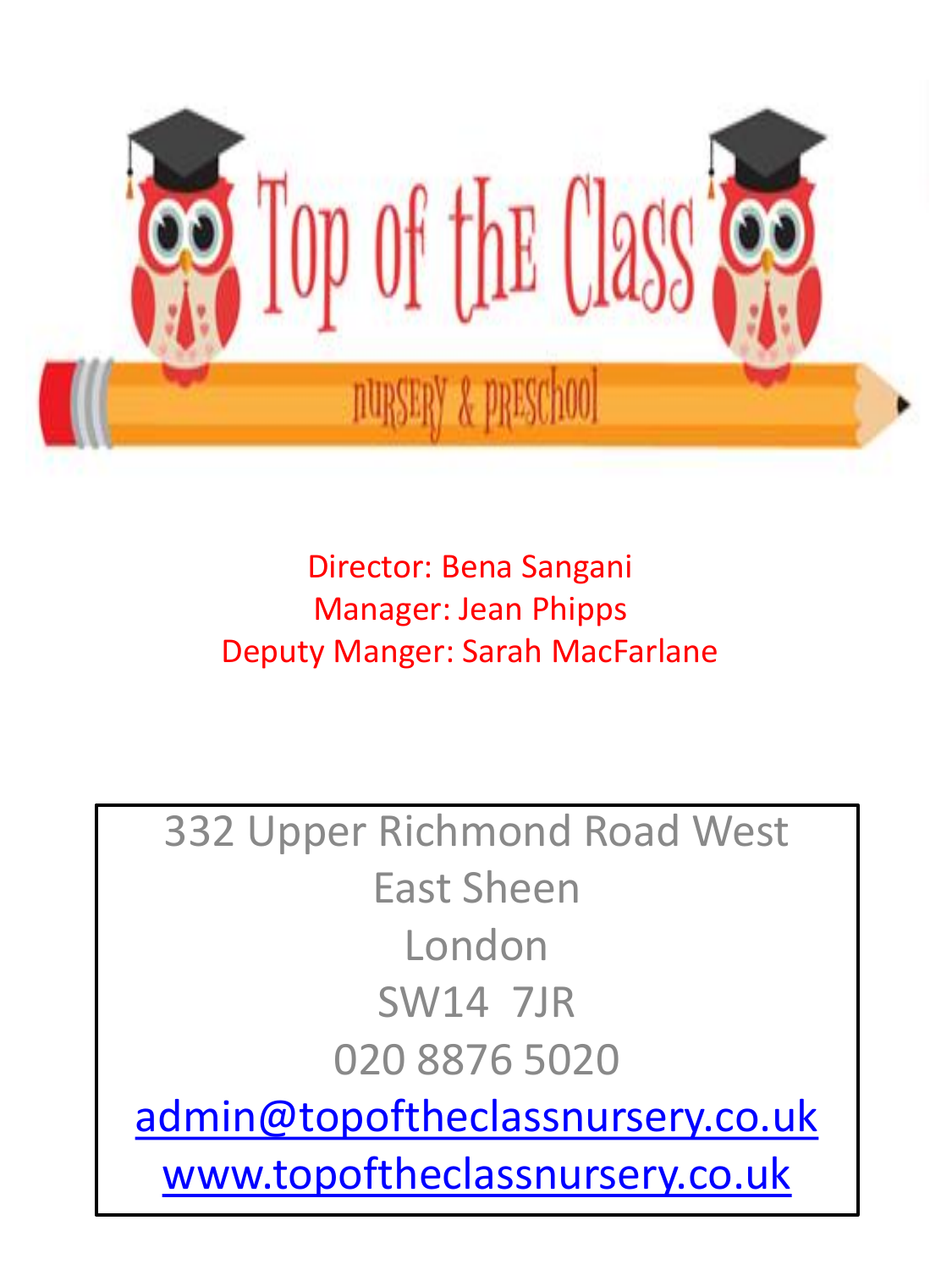### WELCOME

Top of the Class Nursery and Pre-school was first opened in 2010. We are situated in a large converted house on three levels, with a separate two storey building which houses our 2-3 year olds. The main building consists of five play rooms, a sensory room, an I.C.T suite, a separate sleep room for the under two's, and children's toilets and changing facilities on every level. We also have a spacious outdoor area, with a variety of equipment that is suitable for all age groups. The Garden also has a large covered sand pit and Sensory Garden to explore.

The Nursery is registered with Ofsted. During our recent inspection in December 2017, we received a "GOOD" rating.





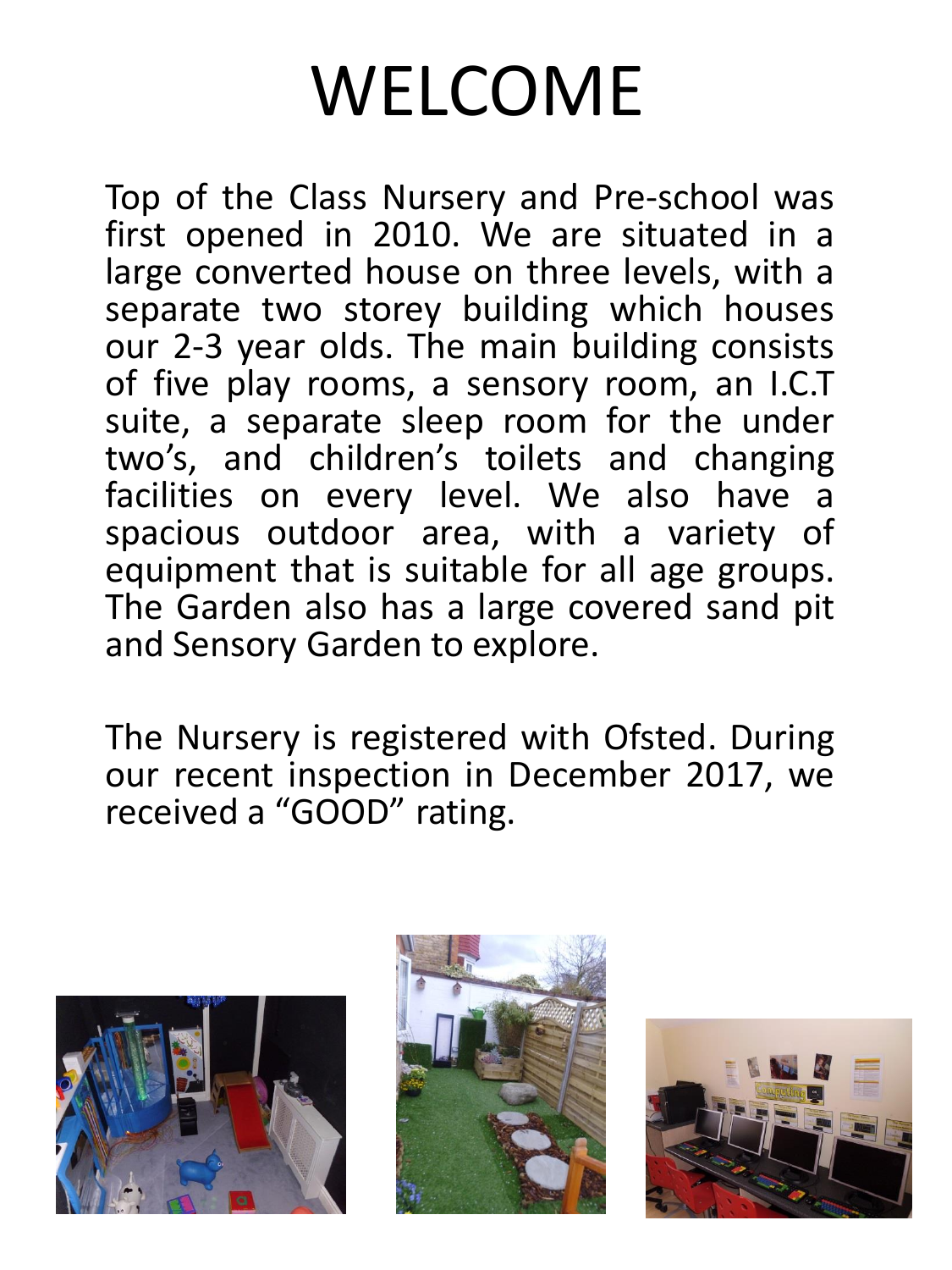#### WELCOME

#### Age Groups

**Cubs:** 3months- 16months **Polar Bears:** 13months – 2 years **Tigers:** 2- 3years **Pre-school:** 3- 5 years



# Opening Times

#### We are open from 8am – 6pm Monday to Friday We close for Bank holidays and Christmas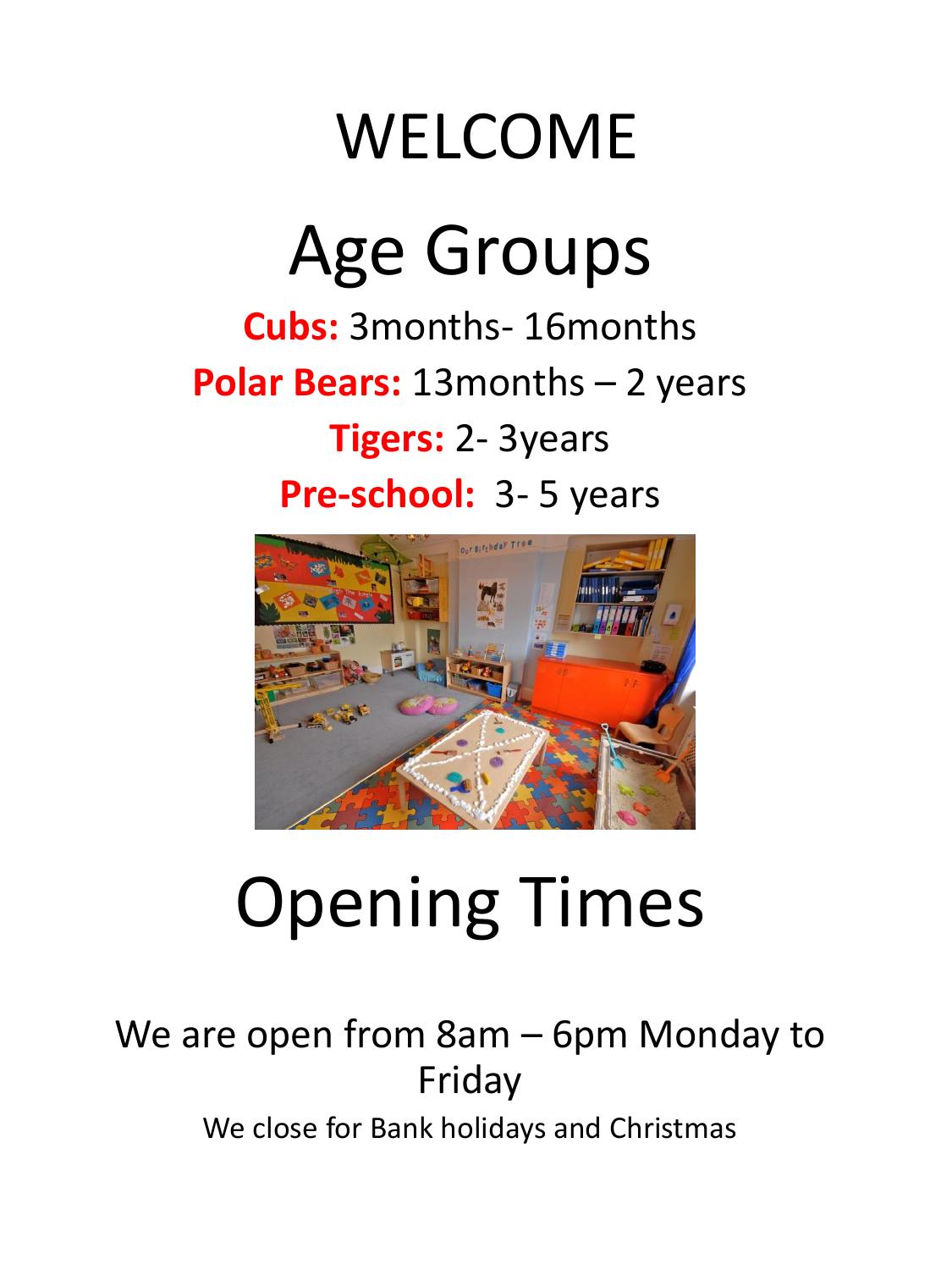## OUR PHILOSOPHY

We aim to provide a high level of service for all children at our nursery.

We will employ an enthusiastic and qualified team of staff to provide and excellent educational nursery environment that will impact positively on the children and their families.

#### **Parents:**

We have continual liaisons between parents, carers and staff so that mutual goals in both the nursery and family settings are met. This will be achieved by parents, carers and staff working closely together as a team to develop "The Next Steps" for the children, so to promote his or her learning and development. All development plans will recognise the child as an individual.



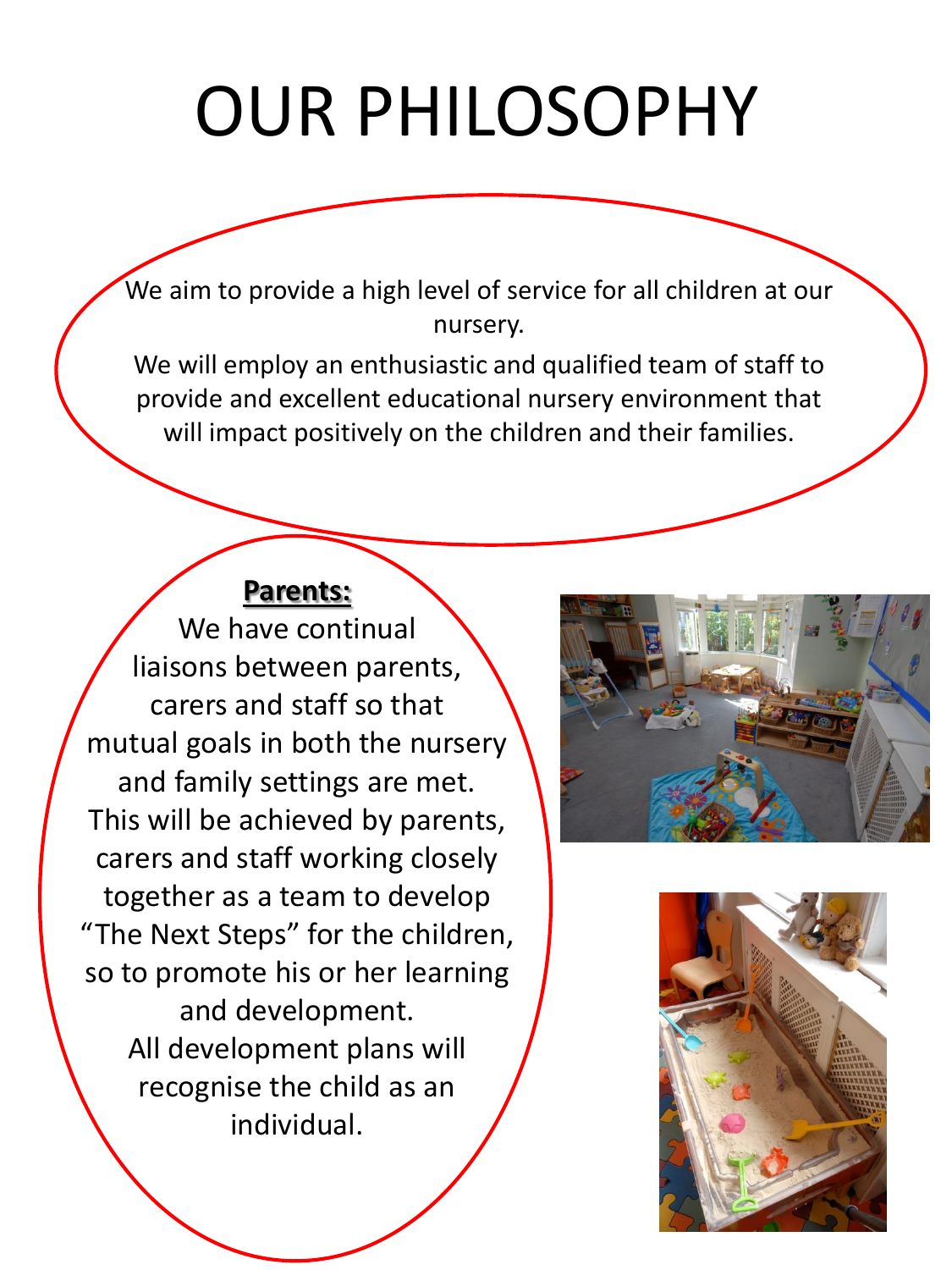# OUR PHILOSOPHY

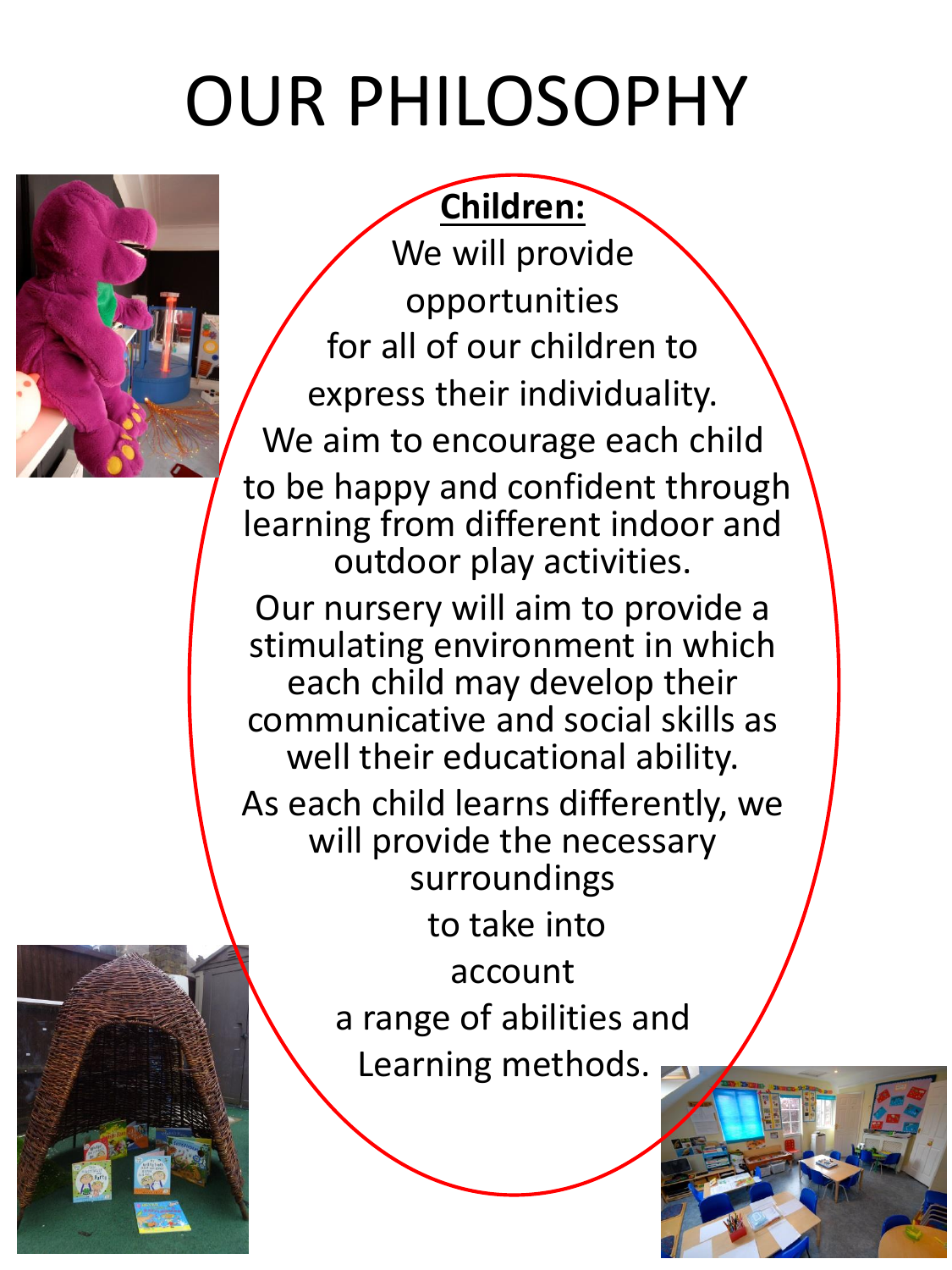### OUR PHILOSOPHY

Our aim is to provide a wide range of learning and playful experiences to support each child's development. We will create a safe, secure and stimulating environment for all children. The environment will also be flexible to adapt to the change in a child's needs on a daily basis.

Each child will be assigned a Key Person when they commence. The Key Person will then be responsible for obtaining observations on the children in their care and then planning activities accordingly.



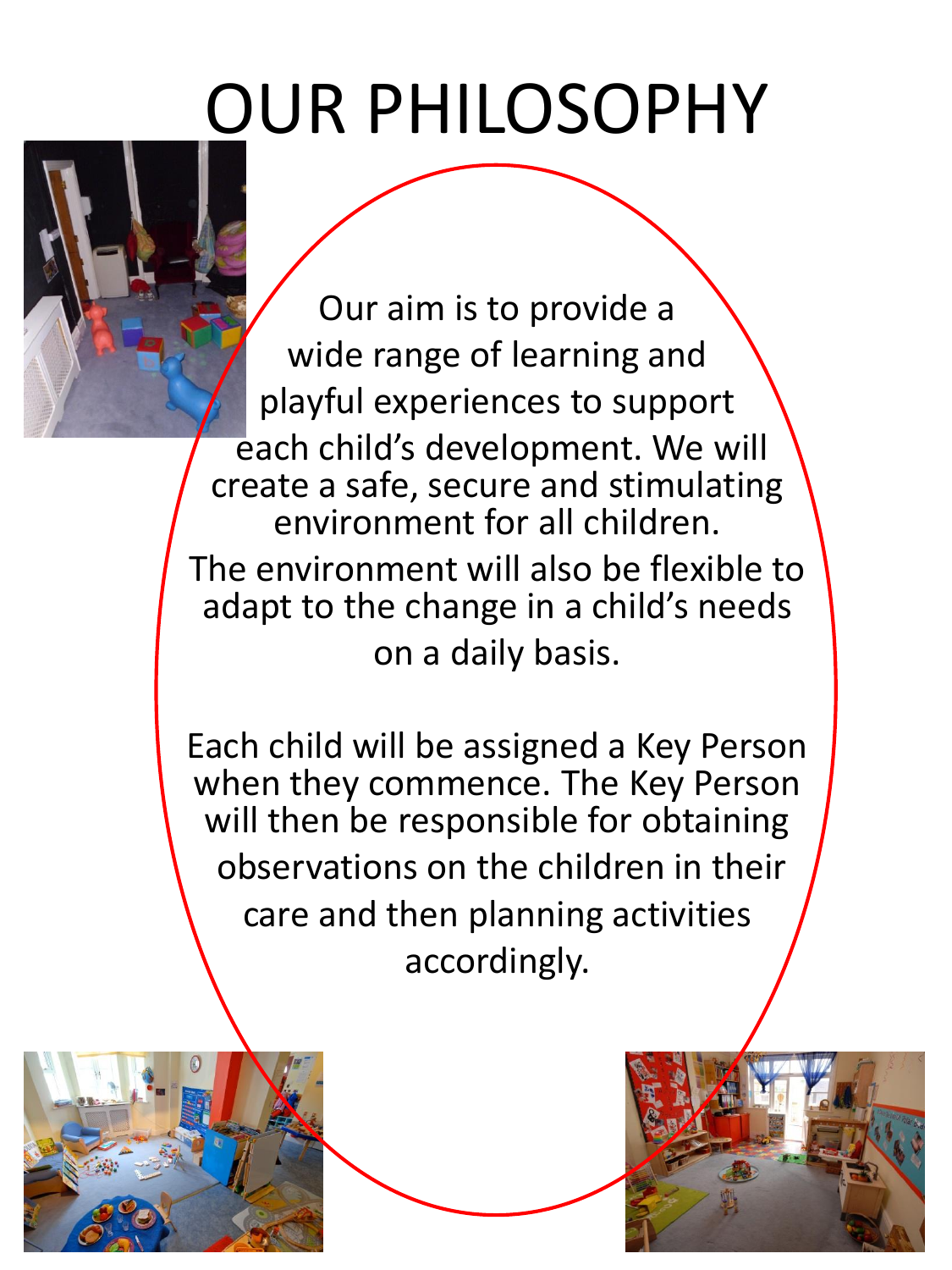# Terms and Conditions

#### **ARRIVAL AND COLLECTION OF CHILDREN**

The contract form must be completed in full before any child can attend the setting. We recommend you give extra time to allow for this. We like the child/ children to be settled before being left especially on their first visit with us.

Children will not be allowed to start their session any earlier than the agreed contractible time. Late collection of children could result in a charge of £20 for the first 15 minutes and an additional £5 for every 15 minutes thereafter. This will be at the manager's discretion should you have a problem collecting your child you need to inform us as soon as possible and let us know if someone else is to collect your child. We do suggest a code word as well as the person's name. The registration form must be completed before any child can start at the setting. Payment is made on arrival. Only the emergency contact names on the child's form can be used to collect your child in emergency situations. If your child is not collected within 30 minutes of the due time and if we cannot contact any of the emergency numbers you have provided we will contact social services and the police department. It is vital we have all your relevant emergency numbers.

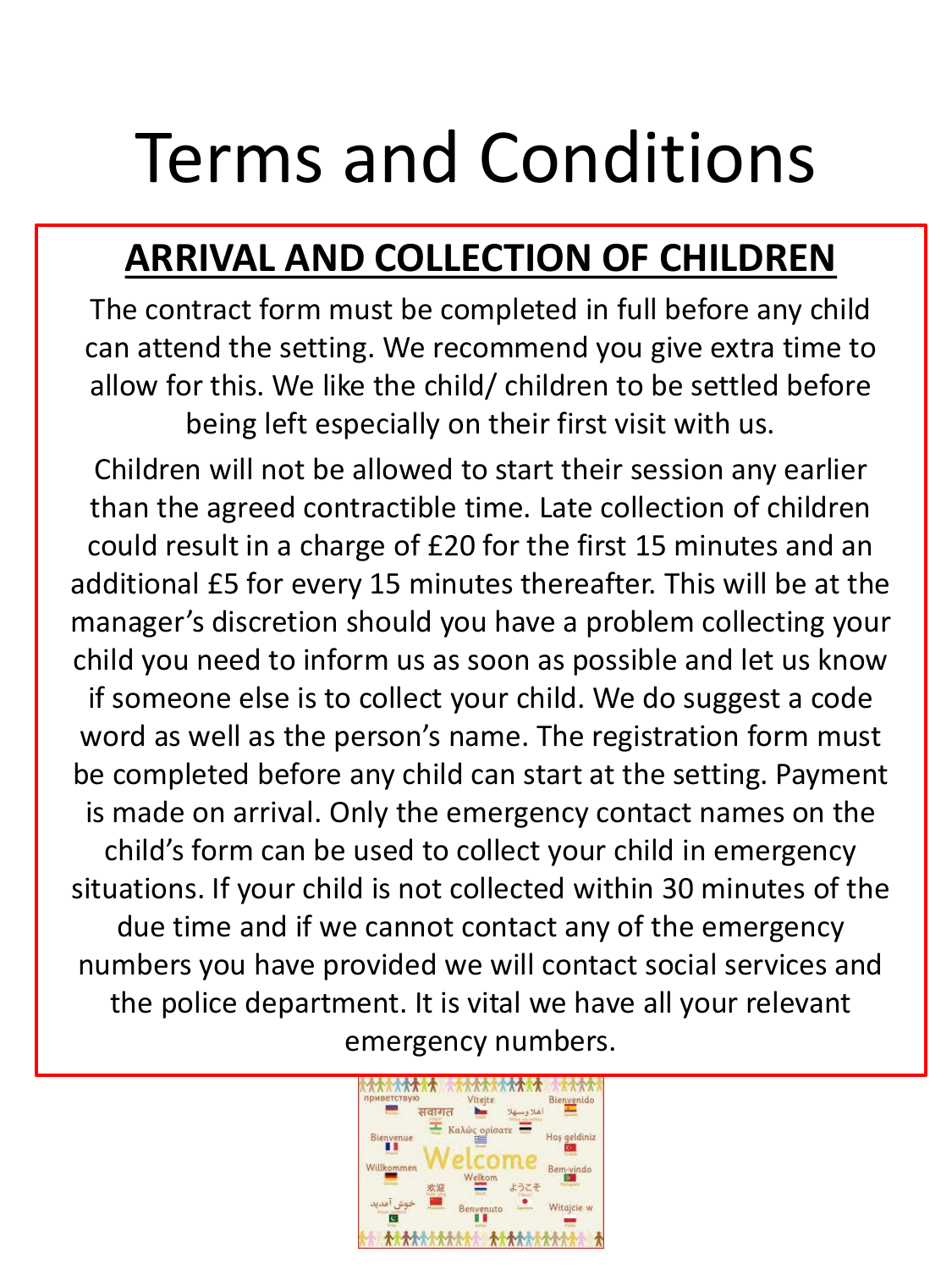# Terms and Conditions

#### **SETTLING IN OF CHILDREN**

We recommend that children have visits to the setting with you the parent/ guardian in order to get familiarised with the setting, surroundings and staff. Some children have no problems with settling into new surroundings and others need a lot more reassurance.

It really is important for your child to feel secure and happy in their surroundings, this is why they are assigned a Key Person from their first day of settling in.

We offer up to 2 settling in sessions free of charge of up to 2 hours each before your child commences.

#### **VALUALBLES AND PERSONAL PROPERTY**

Children are not encouraged to wear jewellery unless essential to their religion. Children should not bring sweets, chocolates or chewing gum into the setting due to some children having allergies.

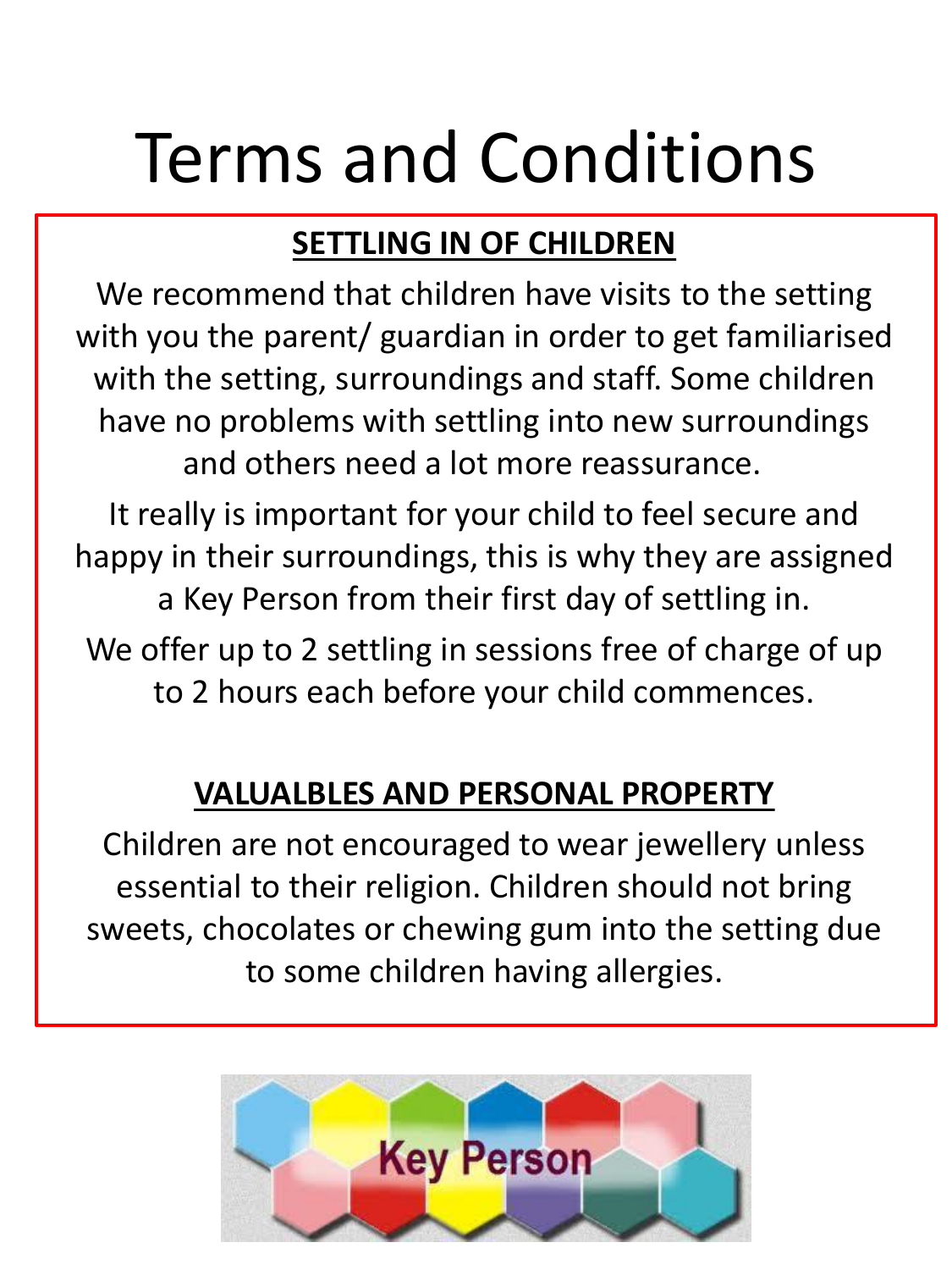# ADMINISTRATION

#### **FEES**

We invite all parents/ carers to view the nursery before taking up a place.

To secure a place we ask for a deposit, which is half of the monthly fees, and the completed registration documentation. A £100 registration fee is also payable at this time. The deposit will be deducted from the final bill, when your child leaves us. We ask for a months written notice of any changes to your child's attendance.

Fees are payable at the beginning of each month, and can be paid by Direct Debit, Childcare vouchers, Cash, and Cheque. A refund will not be given where a child is absent from the nursery due to sickness or holiday. If nursery fees remain outstanding for more than 10 days:

The nursery reserves the right to charge a late payment fee of 5% on any outstanding balance.

The nursery may serve 14 days' notice in writing to terminate the contract. Upon termination of this contract the child shall cease forthwith to be admitted to the nursery and the nursery's notice to terminate shall be regarded as a formal demand for all outstanding monies.

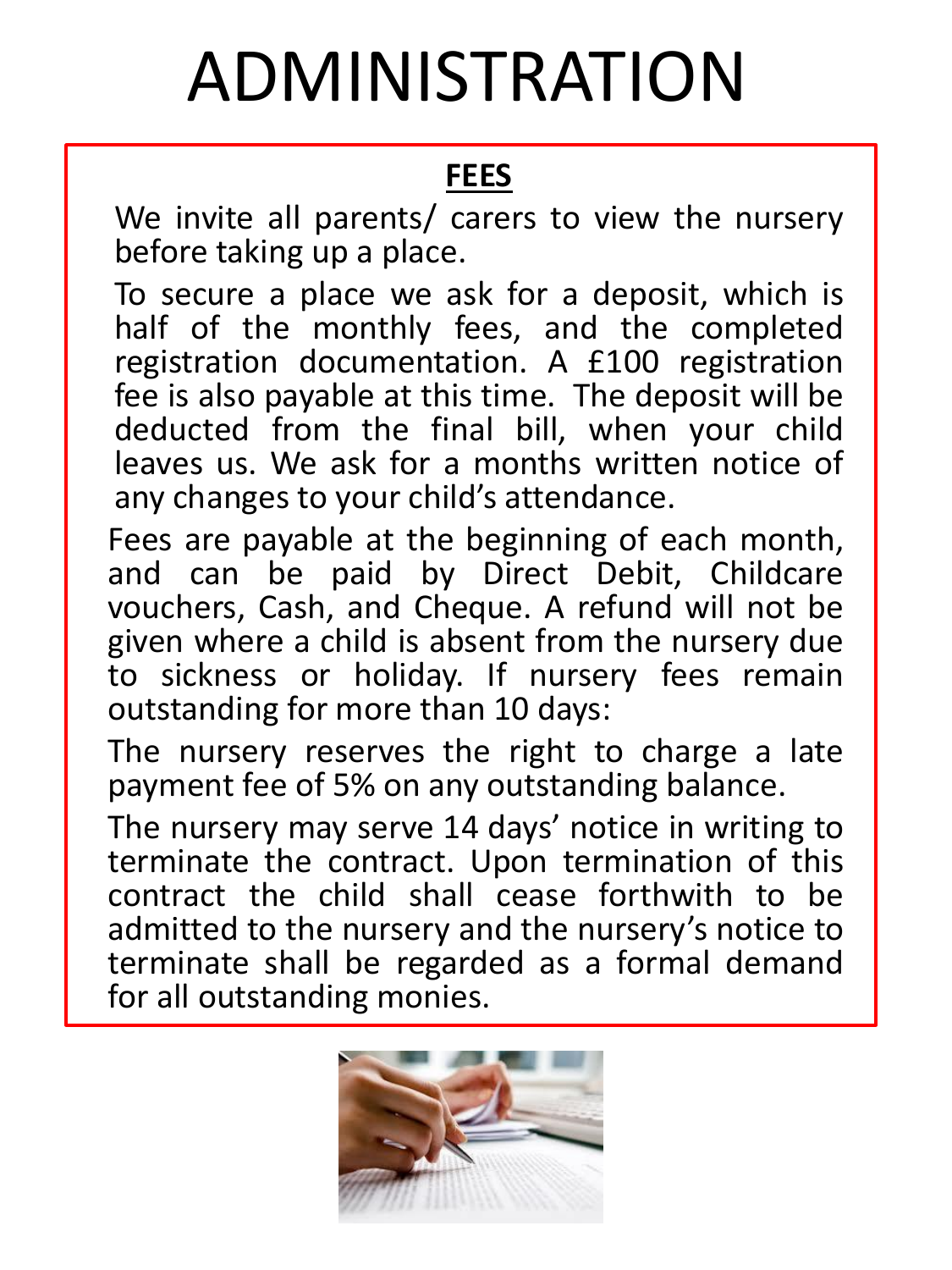### Policies

Our safeguarding and Behaviour Policies are available to be collected from the Office.



We follow the Early Years Foundation Stage, and plan activities around the individual children's needs and interests.